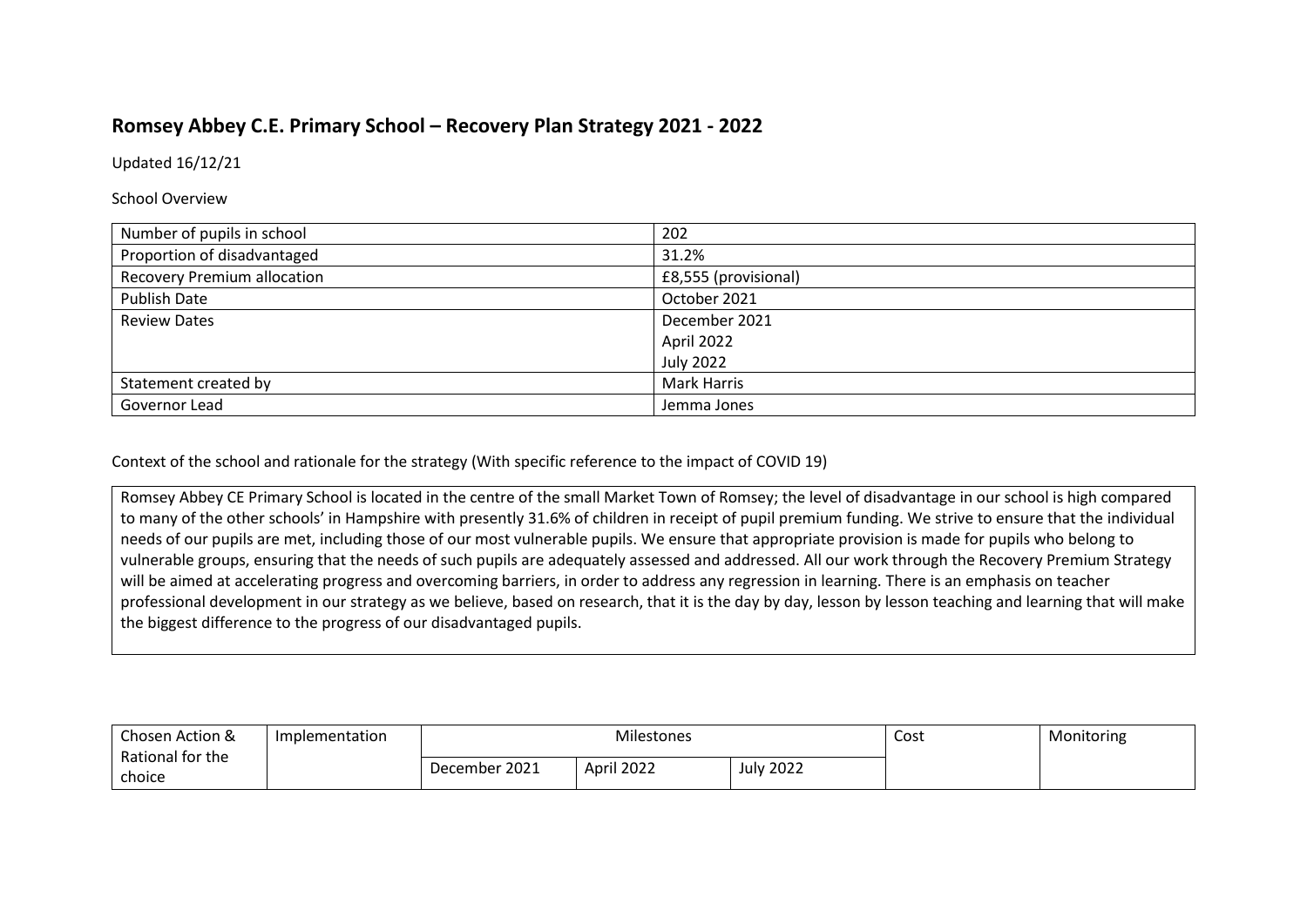| One to One & Small         | Use of Sports       | Analysis of data -  | Analysis of data -  | Analysis of data - | £7,980.00 | Data analysis           |
|----------------------------|---------------------|---------------------|---------------------|--------------------|-----------|-------------------------|
| <b>Group Tuition EEF -</b> | Coaches to release  | Disadvantaged       | Disadvantaged       | Disadvantaged      |           |                         |
| There is extensive         | class teachers to   | pupils make an      | pupils make an      | pupils make an     |           | Notes from Pupil        |
| evidence                   | undertake weekly    | average of greater  | average of greater  | average of greater |           | Progress meetings       |
| supporting the             | additional tutoring | than or equal to 2  | than or equal to 4  | than or equal to 6 |           | and Review              |
| impact of high             | with individuals    | steps progress      | steps progress      | steps progress     |           |                         |
| quality 1:1 and            | and small groups of | between Sep and     | between Sep and     | between Sep and    |           | Lesson drop-ins         |
| small group tuition        | disadvantaged       | end of Dec          | end of Spring term  | end of Summer      |           |                         |
| as a catch-up              | pupils and those    |                     |                     | term               |           | <b>Book Looks</b>       |
| strategy.'                 | particularly        | <b>Autumn term</b>  | <b>Spring Term</b>  |                    |           |                         |
|                            | disadvantaged by    | Reading 2.2 (non    | Reading 4.5 (non    | Summer Term        |           | <b>Coaching Reports</b> |
|                            | the disruption to   | <b>PP 2.2)</b>      | PP 4.5)             |                    |           |                         |
|                            | learning over the   | Writing 2.0 (non PP | Writing 3.9 (non PP |                    |           |                         |
|                            | past 18 months      | 2.1)                | 4.4)                |                    |           |                         |
|                            |                     | Maths 2.6 (non PP   | Maths 5.0 (non PP   |                    |           |                         |
|                            |                     | 2.3)                | 4.7)                |                    |           |                         |
|                            |                     |                     |                     |                    |           |                         |
|                            |                     |                     |                     |                    |           |                         |
| Programme of peer          | Temporary TLR for   | As above            | As above            | As above           | £1,500.00 | Analysis of data        |
| coaching to train          | a Learning          |                     |                     |                    |           | <b>Coaching Reports</b> |
| staff in best              | Recovery Coach to   |                     | 75% Targeted        | 100% Targeted      |           | <b>Book Looks</b>       |
| supporting                 | lead the peer       | Development of      | disadvantaged       | disadvantaged      |           | Moderation              |
| disadvantaged              | coaching            | teaching toolkit    | children make       | children make      |           | activities              |
| pupils through             | programme-          | which captures      | accelerated         | accelerated        |           |                         |
| evidence-based             | giving weekly       | best practice in    | progress in Spring  | progress in Spring |           | Notes from pupil        |
| strategies for             | opportunities for   | Checking            | term                | term               |           | progress meetings       |
| effective teaching         | coaching work       | understanding,      |                     |                    |           | and reviews             |
|                            | between teachers    | feedback and        | Spring term         |                    |           |                         |
|                            | targeted to needs   | retrieval practice  | Avg combined        |                    |           |                         |
|                            | of pupils.          |                     | progress for        |                    |           |                         |
|                            |                     |                     | targeted            |                    |           |                         |
|                            |                     |                     | disadvantaged       |                    |           |                         |
|                            |                     |                     | pupils 4.5 steps    |                    |           |                         |